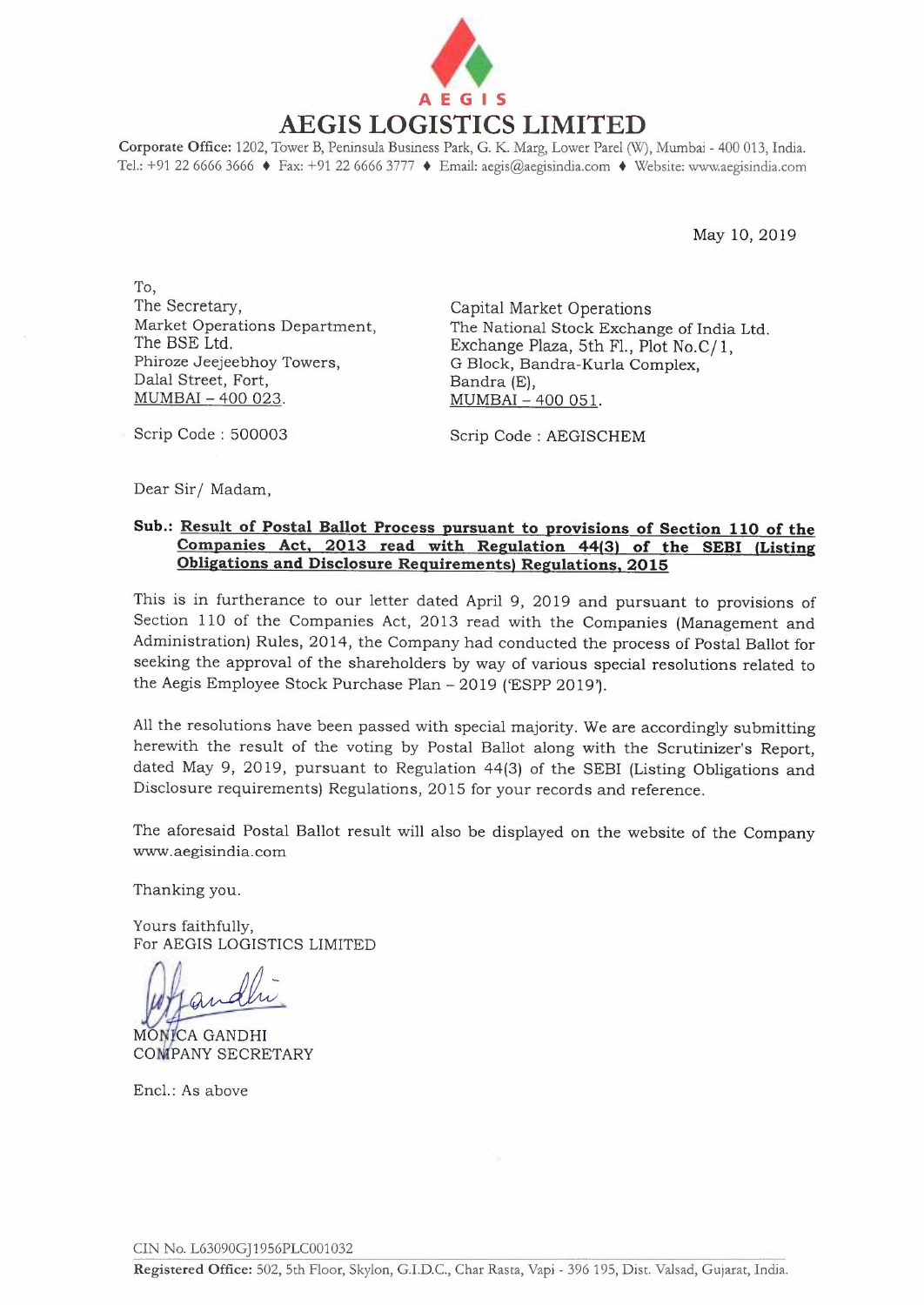

| <b>Voting results</b>                                                        |                                                      |
|------------------------------------------------------------------------------|------------------------------------------------------|
| Record date                                                                  | 30-03-2019                                           |
| Total number of shareholders on record date                                  | 53512                                                |
| No. of shareholders present in the meeting either in person or through proxy |                                                      |
| a) Promoters and Promoter group                                              | Not applicable<br>(resolution pass<br>through Postal |
| b) Public                                                                    | Ballot)                                              |
| No. of shareholders attended the meeting through video conferencing          |                                                      |
| a) Promoters and Promoter group                                              | Not applicable<br>(resolution pass                   |
| b) Public                                                                    | through Postal<br>Ballot)                            |
| No. of resolution passed in the meeting                                      | 6                                                    |

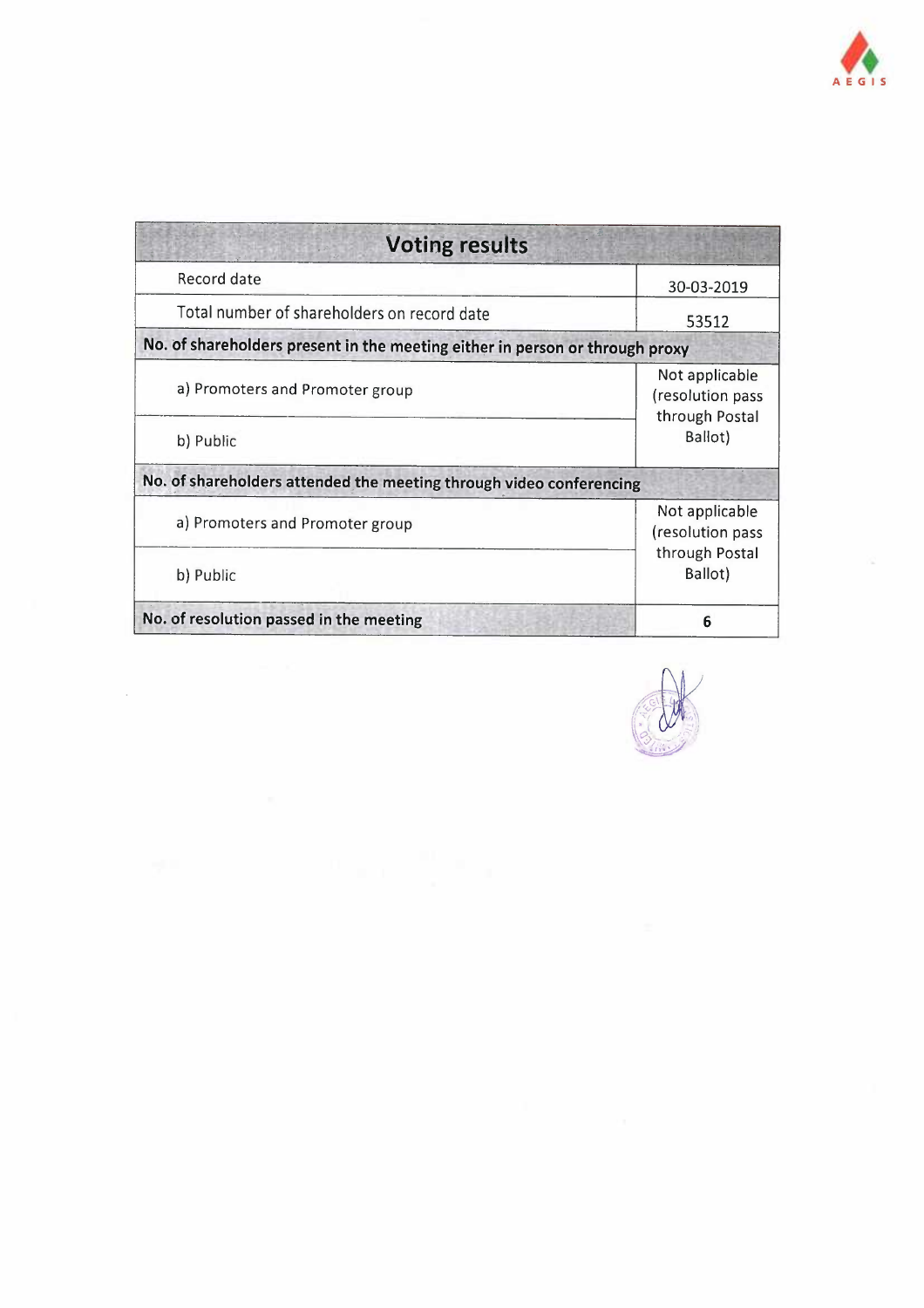|                                                                              |                      |                       |                        | <b>Aegis Logistics Limited</b>                                              |             |                                       |                               |                                       |                         |
|------------------------------------------------------------------------------|----------------------|-----------------------|------------------------|-----------------------------------------------------------------------------|-------------|---------------------------------------|-------------------------------|---------------------------------------|-------------------------|
|                                                                              |                      |                       |                        |                                                                             |             |                                       |                               |                                       |                         |
| <b>Resolution Required: (Special)</b>                                        |                      |                       |                        | 1 - Approval of Aegis Employee Stock Purchase Plan - 2019 (the 'ESPP 2019') |             |                                       |                               |                                       |                         |
| Whether promoter/ promoter group are interested in<br>the agenda/resolution? |                      |                       | No                     |                                                                             |             |                                       |                               |                                       |                         |
| Category                                                                     | Mode of<br>Voting    |                       |                        | % of Votes Polled                                                           |             |                                       | % of Votes in                 |                                       |                         |
|                                                                              |                      | No. of<br>shares held | No. of votes<br>polled | on outstanding<br>shares                                                    | - in favour | No. of Votes No. of Votes<br>-Against | favour on votes<br>polled     | % of Votes against<br>on votes polled | No. of votes<br>Invalid |
|                                                                              |                      | $[1]$                 | $[2]$                  | $[3] = \{ [2] / [1] \}$ *100                                                | $[4]$       | $[5]$                                 | $[6] = \{ [4] / [2] \} * 100$ | $[7] = \{ [5] / [2] \} * 100$         | [8]                     |
|                                                                              | E-Voting             |                       |                        | 0.0000                                                                      | 0           |                                       | 0.0000                        | 0.0000                                | 0                       |
| <b>Promoter and Promoter</b><br>Group                                        | <b>Postal Ballot</b> | 202338060             | 202338060              | 100.0000                                                                    | 202338060   |                                       | 100.0000                      | 0.0000                                | $\Omega$                |
|                                                                              | Total                |                       | 202338060              | 100.0000                                                                    | 202338060   |                                       | 100.0000                      | 0.0000                                | $\Omega$                |
|                                                                              | E-Voting             |                       | 21516127               | 43.7532                                                                     | 15870698    | 5645429                               | 73.7619                       | 26.2381                               | $\Omega$                |
| Public Institutions                                                          | Postal Ballot        | 49176071              | 0                      | 0.0000                                                                      | O           |                                       | 0.0000                        | 0.0000                                | 0                       |
|                                                                              | Total                |                       | 21516127               | 43.7532                                                                     | 15870698    | 5645429                               | 73.7619                       | 26.2381                               | ٥                       |
|                                                                              | E-Voting             |                       | 195953                 | 0.2376                                                                      | 191423      | 4530                                  | 97.6882                       | 2.3118                                | Ωİ                      |
| Public Non Institutions                                                      | <b>Postal Ballot</b> | 82485869              | 1436755                | 1.7418                                                                      | 1424399     | 12356                                 | 99.1400                       | 0.8600                                | 24726                   |
|                                                                              | Total                |                       | 1632708                | 1.9794                                                                      | 1615822     | 16886                                 | 98.9658                       | 1.0342                                | 24726                   |
| Total                                                                        |                      | 334000000             | 225486895              | 67.5110                                                                     | 219824580   | 5662315                               | 97.4888                       | 2.5112                                | 24726                   |

 $\sim$   $\sim$ 



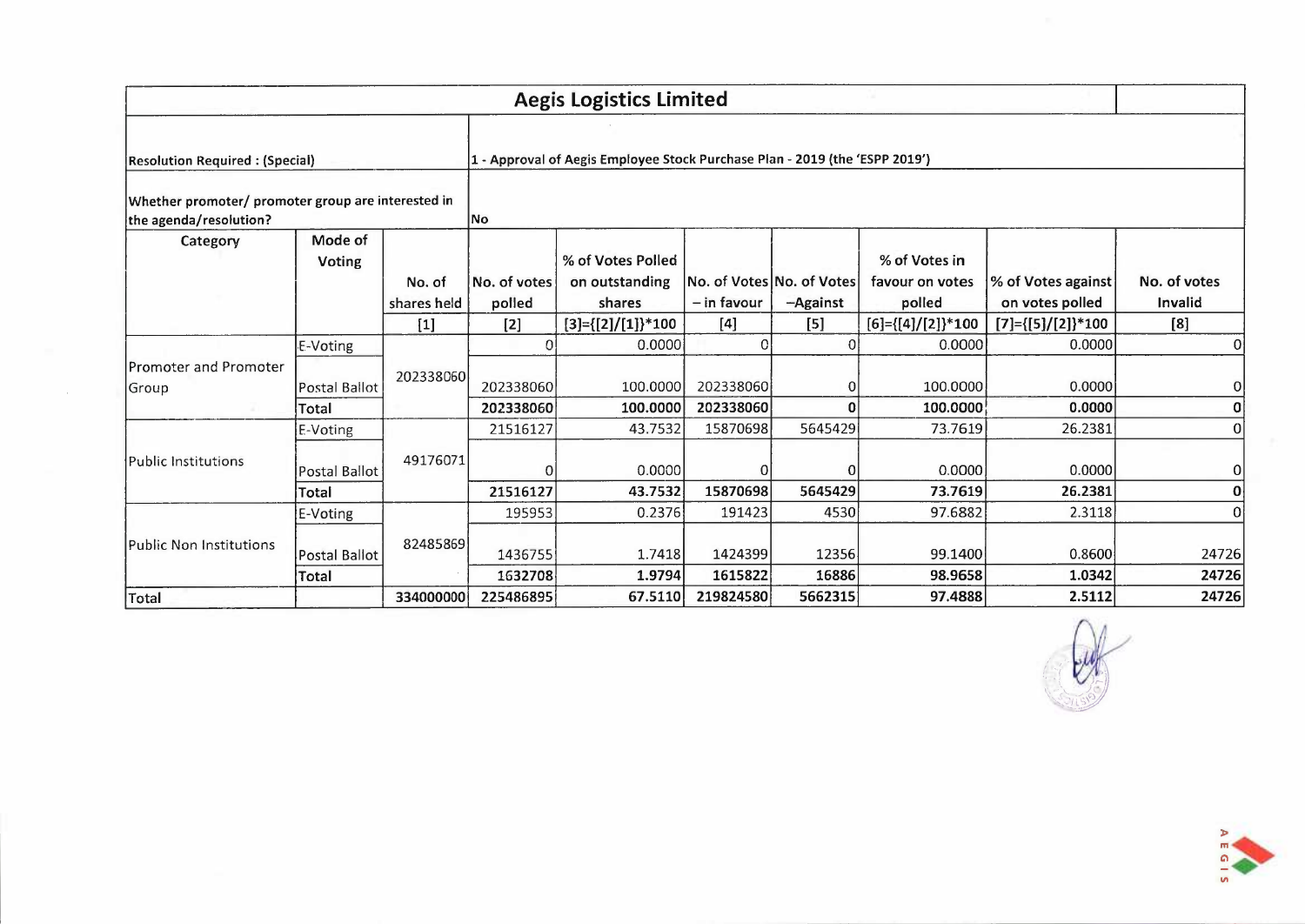|                                                                              |                          |             |              | <b>Aegis Logistics Limited</b>                                                                                                       |                           |              |                                  |                               |              |
|------------------------------------------------------------------------------|--------------------------|-------------|--------------|--------------------------------------------------------------------------------------------------------------------------------------|---------------------------|--------------|----------------------------------|-------------------------------|--------------|
| <b>Resolution Required: (Special)</b>                                        |                          |             |              | 2 - Approval of Aegis Employee Stock Purchase Plan - 2019 for the<br>Employees of the Holding / Subsidiary Companies of the Company. |                           |              |                                  |                               |              |
| Whether promoter/ promoter group are interested in<br>the agenda/resolution? |                          |             | lNo          |                                                                                                                                      |                           |              |                                  |                               |              |
| Category                                                                     | Mode of<br><b>Voting</b> | No. of      | No. of votes | % of Votes Polled<br>on outstanding                                                                                                  | No. of Votes No. of Votes |              | % of Votes in<br>favour on votes | % of Votes against            | No. of votes |
|                                                                              |                          | shares held | polled       | shares                                                                                                                               | $-$ in favour             | -Against     | polled                           | on votes polled               | Invalid      |
|                                                                              |                          | $[1]$       | $[2]$        | $[3] = \{ [2] / [1] \} * 100$                                                                                                        | $[4]$                     | $[5]$        | $[6] = \{ [4] / [2] \} * 100$    | $[7] = \{ [5] / [2] \} * 100$ | [8]          |
|                                                                              | E-Voting                 |             | Οl           | 0.0000                                                                                                                               | $\Omega$                  | $\Omega$     | 0.0000                           | 0.0000                        | 0            |
| Promoter and Promoter<br>Group                                               | <b>Postal Ballot</b>     | 202338060   | 202338060    | 100.0000                                                                                                                             | 202338060                 |              | 100.0000                         | 0.0000                        | 0            |
|                                                                              | Total                    |             | 202338060    | 100.0000                                                                                                                             | 202338060                 | $\mathbf{0}$ | 100.0000                         | 0.0000                        | 0            |
|                                                                              | E-Voting                 |             | 21516127     | 43.7532                                                                                                                              | 15870698                  | 5645429      | 73.7619                          | 26.2381                       |              |
| Public Institutions                                                          | Poll                     | 49176071    | ΩI           | 0.0000                                                                                                                               | O                         | ΩI           | 0.0000                           | 0.0000                        | 0            |
|                                                                              | Postal Ballot            |             | $\Omega$     | 0.0000                                                                                                                               | 0                         | 0            | 0.0000                           | 0.0000                        | 0            |
|                                                                              | Total                    |             | 21516127     | 43.7532                                                                                                                              | 15870698                  | 5645429      | 73.7619                          | 26.2381                       | 0            |
|                                                                              | E-Voting                 |             | 195953       | 0.2376                                                                                                                               | 189423                    | 6530         | 96.6676                          | 3.3324                        | <sup>0</sup> |
| <b>Public Non Institutions</b>                                               | Postal Ballot            | 82485869    | 1448890      | 1.7565                                                                                                                               | 1434714                   | 14176        | 99.0216                          | 0.9784                        | 24726        |
|                                                                              | Total                    |             | 1644843      | 1.9941                                                                                                                               | 1624137                   | 20706        | 98.7412                          | 1.2588                        | 24726        |
| <b>Total</b>                                                                 |                          | 334000000   | 225499030    | 67.5147                                                                                                                              | 219832895                 | 5666135      | 97.4873                          | 2.5127                        | 24726        |



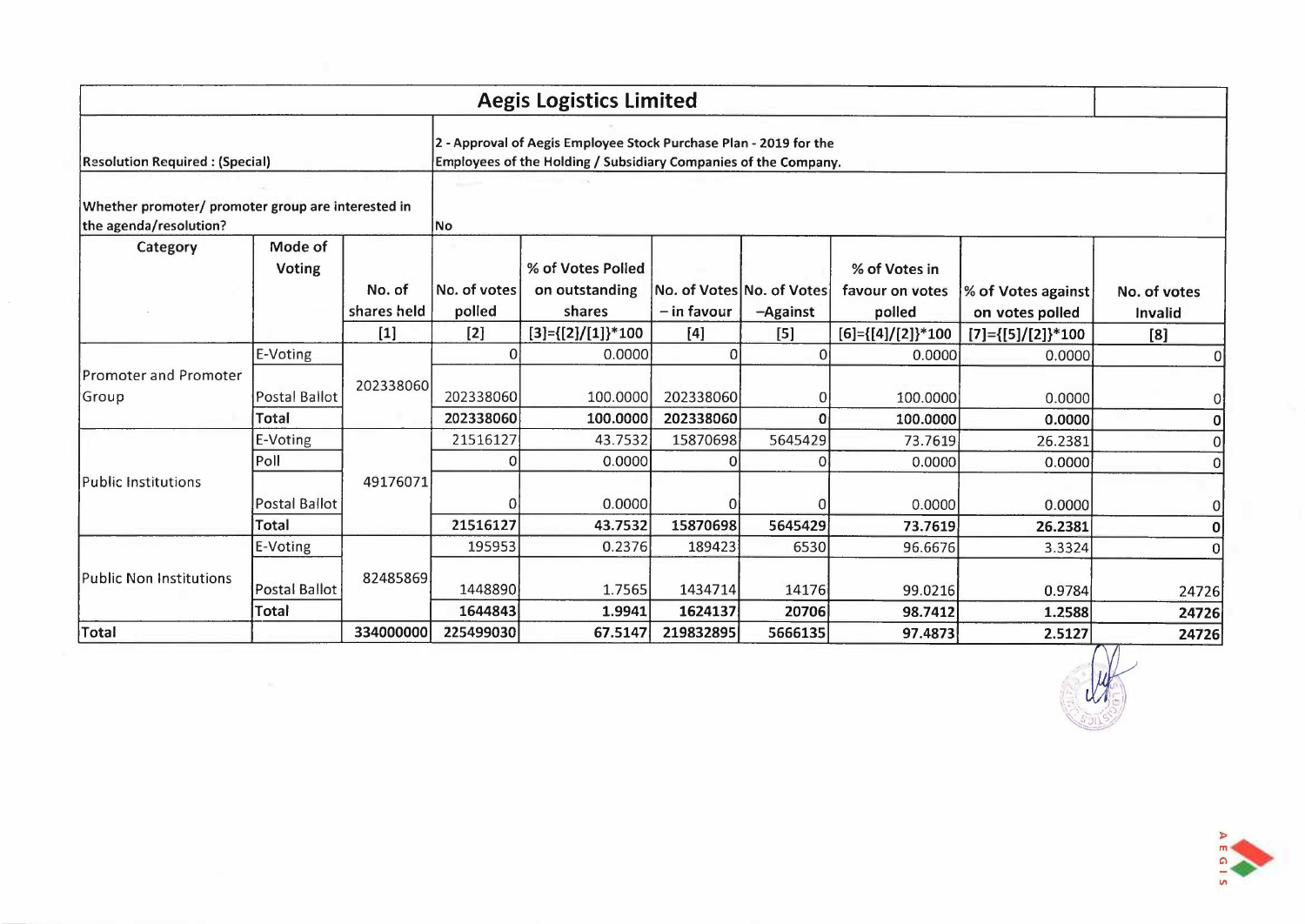|                                                                              |                          |                       |                        | <b>Aegis Logistics Limited</b>                                      |                                            |                 |                               |                    |                                                                                                                                                                                                                               |
|------------------------------------------------------------------------------|--------------------------|-----------------------|------------------------|---------------------------------------------------------------------|--------------------------------------------|-----------------|-------------------------------|--------------------|-------------------------------------------------------------------------------------------------------------------------------------------------------------------------------------------------------------------------------|
| <b>Resolution Required: (Special)</b>                                        |                          |                       | Trust                  | 3-Implementation of Aegis Employee Stock Purchase Plan-2019 through |                                            |                 |                               |                    |                                                                                                                                                                                                                               |
| Whether promoter/ promoter group are interested in<br>the agenda/resolution? |                          |                       | <b>No</b>              |                                                                     |                                            |                 |                               |                    |                                                                                                                                                                                                                               |
| Category                                                                     | Mode of<br><b>Voting</b> |                       |                        | % of Votes Polled                                                   |                                            |                 | % of Votes in                 |                    |                                                                                                                                                                                                                               |
|                                                                              |                          | No. of<br>shares held | No. of votes<br>polled | on outstanding<br>shares                                            | No. of Votes No. of Votes<br>$-$ in favour | -Against        | favour on votes<br>polled     | % of Votes against |                                                                                                                                                                                                                               |
|                                                                              |                          | $[1]$                 | $[2]$                  | $[3] = \{ [2] / [1] \}^* 100$                                       | $[4]$                                      | $[5]$           | $[6] = \{ [4] / [2] \} * 100$ |                    |                                                                                                                                                                                                                               |
|                                                                              | E-Voting                 |                       | 0                      | 0.0000                                                              |                                            | ΩI              | 0.0000                        | 0.0000             | 0                                                                                                                                                                                                                             |
| <b>Promoter and Promoter</b><br>Group                                        | <b>Postal Ballot</b>     | 202338060             | 202338060              | 100.0000                                                            | 202338060                                  | $\Omega$        | 100.0000                      | 0.0000             | 0                                                                                                                                                                                                                             |
|                                                                              | Total                    |                       | 202338060              | 100.0000                                                            | 202338060                                  | $\mathbf{0}$    | 100.0000                      | 0.0000             | No. of votes<br>on votes polled<br>Invalid<br>$[7] = \{ [5] / [2] \}^* 100$<br>[8]<br>0<br>26.2381<br>0<br>0.0000<br>0<br>0.0000<br>0<br>26.2381<br>0<br>3.7748<br>0<br>0.5194<br>24726<br>0.9219<br>24726<br>2.5102<br>24726 |
|                                                                              | E-Voting                 |                       | 21516127               | 43.7532                                                             | 15870698                                   | 5645429         | 73.7619                       |                    |                                                                                                                                                                                                                               |
| <b>Public Institutions</b>                                                   | Poll                     | 49176071              |                        | 0.0000                                                              | 0                                          | 0               | 0.0000                        |                    |                                                                                                                                                                                                                               |
|                                                                              | Postal Ballot<br>Total   |                       | 21516127               | 0.0000<br>43.7532                                                   | 0<br>15870698                              | 0               | 0.0000                        |                    |                                                                                                                                                                                                                               |
|                                                                              | E-Voting                 |                       | 204168                 | 0.2475                                                              | 196461                                     | 5645429<br>7707 | 73.7619<br>96.2252            |                    |                                                                                                                                                                                                                               |
|                                                                              |                          |                       |                        |                                                                     |                                            |                 |                               |                    |                                                                                                                                                                                                                               |
| <b>Public Non Institutions</b>                                               | Postal Ballot            | 82485869              | 1447020                | 1.7543                                                              | 1439504                                    | 7516            | 99.4806                       |                    |                                                                                                                                                                                                                               |
|                                                                              | Total                    |                       | 1651188                | 2.0018                                                              | 1635965                                    | 15223           | 99.0781                       |                    |                                                                                                                                                                                                                               |
| Total                                                                        |                          | 334000000             | 225505375              | 67.5166                                                             | 219844723                                  | 5660652         | 97.4898                       |                    |                                                                                                                                                                                                                               |

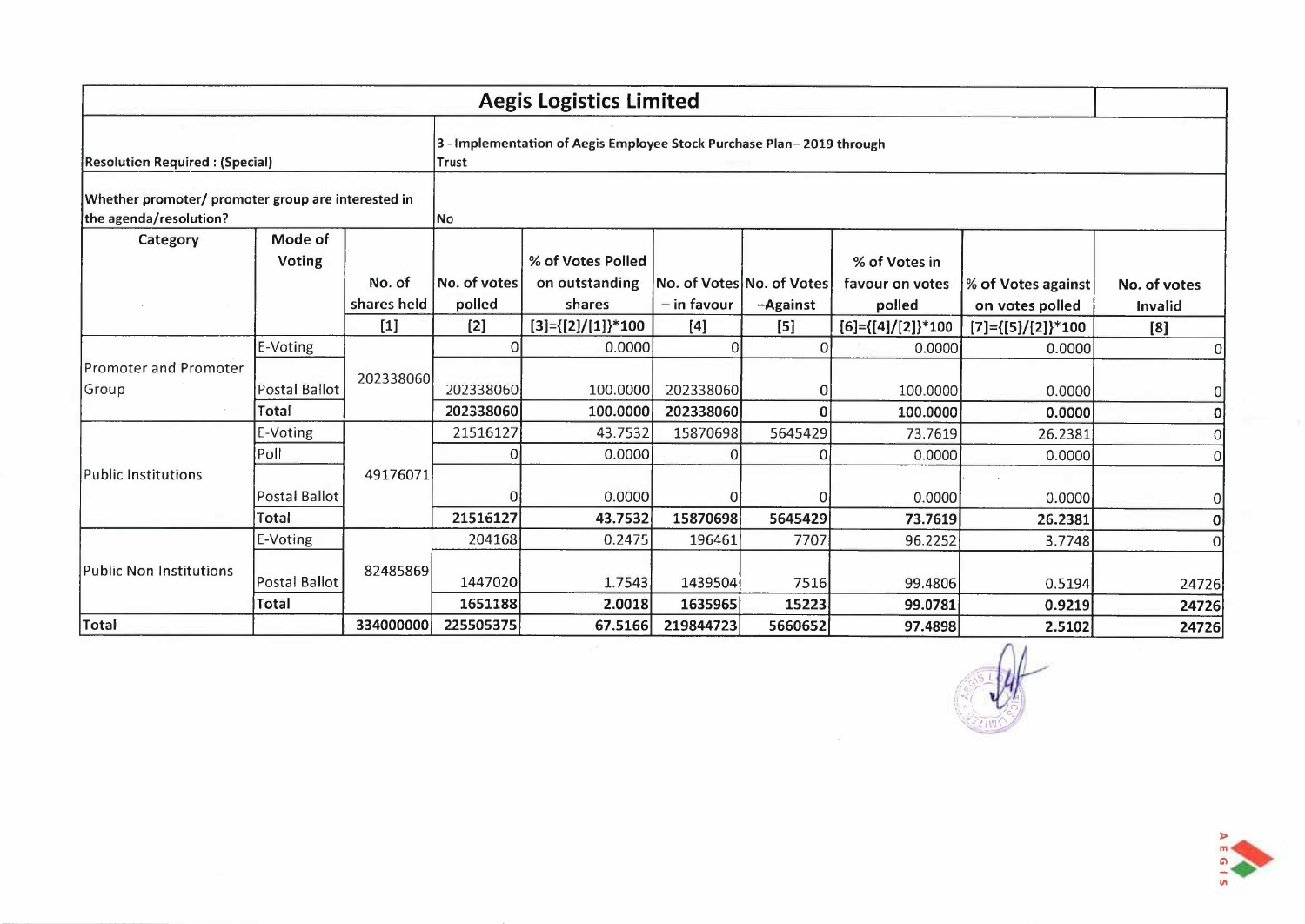|                                                    | <b>Aegis Logistics Limited</b>       |             |                      |                                                           |                    |                           |                                  |                               |                  |  |  |
|----------------------------------------------------|--------------------------------------|-------------|----------------------|-----------------------------------------------------------|--------------------|---------------------------|----------------------------------|-------------------------------|------------------|--|--|
|                                                    |                                      |             |                      |                                                           |                    |                           |                                  |                               |                  |  |  |
| <b>Resolution Required: (Special)</b>              |                                      |             |                      | 4 - Authorization to the Trust for secondary acquisition. |                    |                           |                                  |                               |                  |  |  |
| Whether promoter/ promoter group are interested in |                                      |             |                      |                                                           |                    |                           |                                  |                               |                  |  |  |
| the agenda/resolution?<br>Category                 | Mode of<br><b>Voting</b>             | No. of      | INo.<br>No. of votes | % of Votes Polled<br>on outstanding                       |                    | No. of Votes No. of Votes | % of Votes in<br>favour on votes | % of Votes against            | No. of votes     |  |  |
|                                                    |                                      | shares held | polled               | shares                                                    | $-$ in favour      | -Against                  | polled                           | on votes polled               | Invalid          |  |  |
|                                                    |                                      | $[1]$       | $[2]$                | $[3] = \{ [2] / [1] \}^* 100$                             | $[4]$              | [5]                       | $[6] = \{ [4] / [2] \}$ * 100    | $[7] = \{ [5] / [2] \} * 100$ | [8]              |  |  |
|                                                    | E-Voting                             |             | 0                    | 0.0000                                                    | 0                  | Οl                        | 0.0000                           | 0.0000                        | $\Omega$         |  |  |
| Group                                              | <b>Postal Ballot</b>                 | 202338060   | 202338060            | 100.0000                                                  | 202338060          | 01                        | 100.0000                         | 0.0000                        | 0                |  |  |
| Promoter and Promoter                              | Total                                |             | 202338060            | 100.0000                                                  | 202338060          | $\Omega$                  | 100,0000                         | 0.0000                        | 0                |  |  |
|                                                    | E-Voting                             |             | 21516127             | 43.7532                                                   | 15870698           | 5645429                   | 73.7619                          | 26.2381                       | 0                |  |  |
| <b>Public Institutions</b>                         | Postal Ballot                        | 49176071    | $\Omega$             | 0.0000                                                    | 0                  | $\Omega$                  | 0.0000                           | 0.0000                        | $\boldsymbol{0}$ |  |  |
|                                                    | <b>Total</b>                         |             | 21516127             | 43.7532                                                   | 15870698           | 5645429                   | 73.7619                          | 26.2381                       | 0                |  |  |
|                                                    | E-Voting                             |             | 202554               | 0.2456                                                    | 196237             | 6317                      | 96.8813                          | 3.1187                        | 0                |  |  |
| <b>Public Non Institutions</b>                     | <b>Postal Ballot</b><br><b>Total</b> | 82485869    | 1447020<br>1649574   | 1.7543<br>1.9999                                          | 1431435<br>1627672 | 15585<br>21902            | 98.9230<br>98.6723               | 1.0770<br>1.3277              | 24726<br>24726   |  |  |
| Total                                              |                                      | 334000000   | 225503761            | 67.5161                                                   | 219836430          | 5667331                   | 97.4868                          | 2.5132                        | 24726            |  |  |



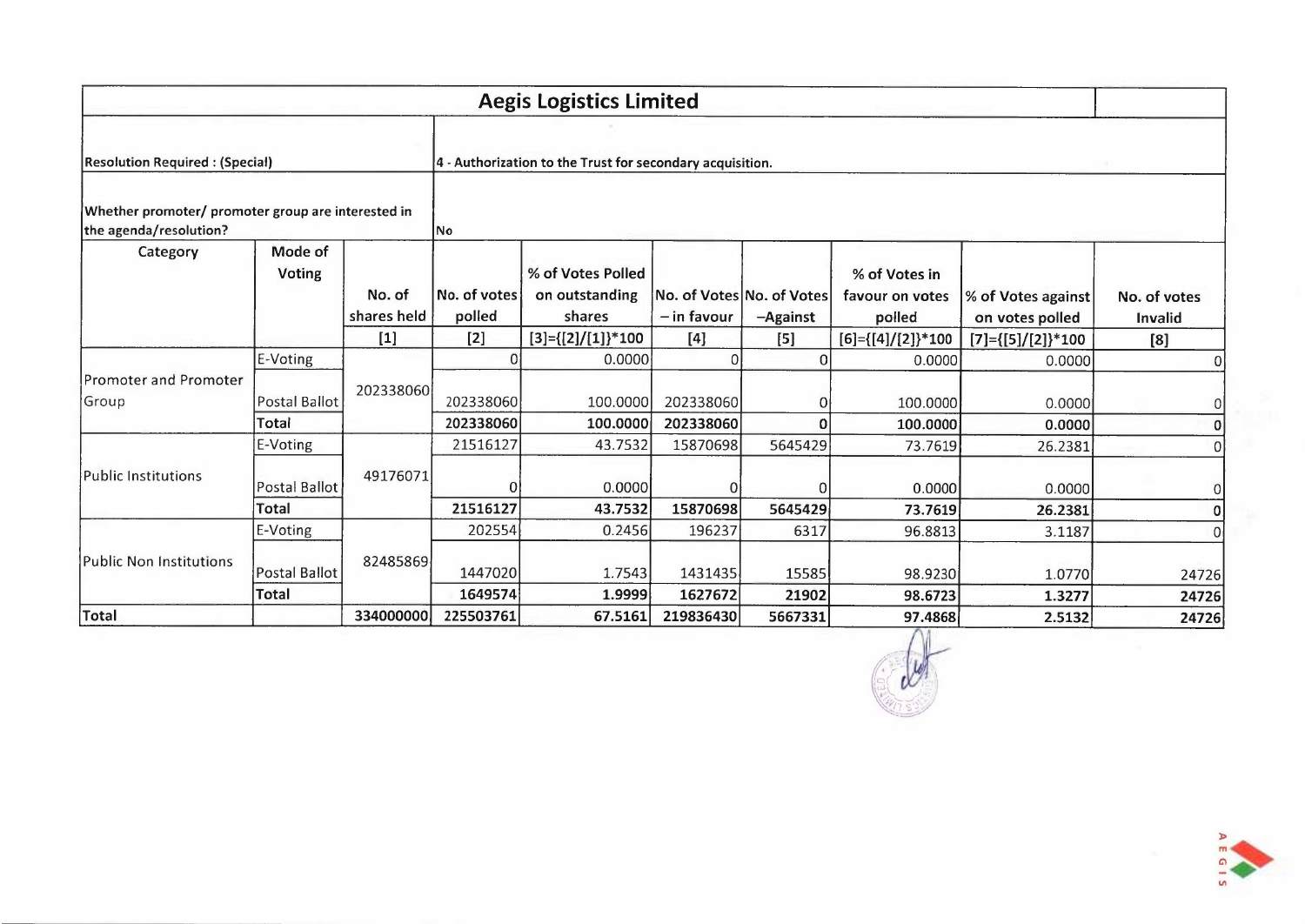|                                                                              | <b>Aegis Logistics Limited</b> |             |                    |                                                                  |                    |                           |                               |                               |                 |  |  |
|------------------------------------------------------------------------------|--------------------------------|-------------|--------------------|------------------------------------------------------------------|--------------------|---------------------------|-------------------------------|-------------------------------|-----------------|--|--|
|                                                                              |                                |             |                    |                                                                  |                    |                           |                               |                               |                 |  |  |
| <b>Resolution Required: (Special)</b>                                        |                                |             |                    | 5 - Approval for provision of money by the company to the Trust. |                    |                           |                               |                               |                 |  |  |
| Whether promoter/ promoter group are interested in<br>the agenda/resolution? |                                |             | <b>INo</b>         |                                                                  |                    |                           |                               |                               |                 |  |  |
| Category                                                                     | Mode of<br><b>Voting</b>       |             |                    | % of Votes Polled                                                |                    |                           | % of Votes in                 |                               |                 |  |  |
|                                                                              |                                | No. of      | No. of votes       | on outstanding                                                   |                    | No. of Votes No. of Votes | favour on votes               | % of Votes against            | No. of votes    |  |  |
|                                                                              |                                | shares held | polled             | shares                                                           | - in favour        | -Against                  | polled                        | on votes polled               | Invalid         |  |  |
|                                                                              |                                | $[1]$       | $[2]$              | $[3] = \{ [2] / [1] \}^* 100$                                    | [4]                | $[5]$                     | $[6] = \{ [4] / [2] \} * 100$ | $[7] = \{ [5] / [2] \} * 100$ | [8]             |  |  |
|                                                                              | E-Voting                       |             | $\Omega$           | 0.0000                                                           | 0                  |                           | 0.0000                        | 0.0000                        | $\vert 0 \vert$ |  |  |
|                                                                              | Postal Ballot                  | 202338060   | 202338060          | 100.0000                                                         | 202338060          |                           | 100.0000                      | 0.0000                        | 0               |  |  |
| Promoter and Promoter<br>Group<br>Public Institutions                        | Total                          |             | 202338060          | 100.0000                                                         | 202338060          | Ω                         | 100.0000                      | 0.0000                        | 0               |  |  |
|                                                                              | E-Voting                       |             | 21516127           | 43.7532                                                          | 15870698           | 5645429                   | 73.7619                       | 26.2381                       | 0               |  |  |
|                                                                              | <b>Postal Ballot</b>           | 49176071    | 0                  | 0.0000                                                           | $\Omega$           |                           | 0.0000                        | 0.0000                        | 0               |  |  |
|                                                                              | Total                          |             | 21516127           | 43.7532                                                          | 15870698           | 5645429                   | 73.7619                       | 26.2381                       | 0               |  |  |
|                                                                              | E-Voting                       |             | 204216             | 0.2476                                                           | 80288              | 123928                    | 39.3152                       | 60.6848                       | 0               |  |  |
| <b>Public Non Institutions</b>                                               | <b>Postal Ballot</b><br>Total  | 82485869    | 1447065<br>1651281 | 1.7543<br>2.0019                                                 | 1429450<br>1509738 | 17615<br>141543           | 98.7827<br>91.4283            | 1.2173<br>8.5717              | 24726<br>24726  |  |  |
| Total                                                                        |                                | 334000000   | 225505468          | 67.5166                                                          | 219718496          | 5786972                   | 97.4338                       | 2.5662                        | 24726           |  |  |



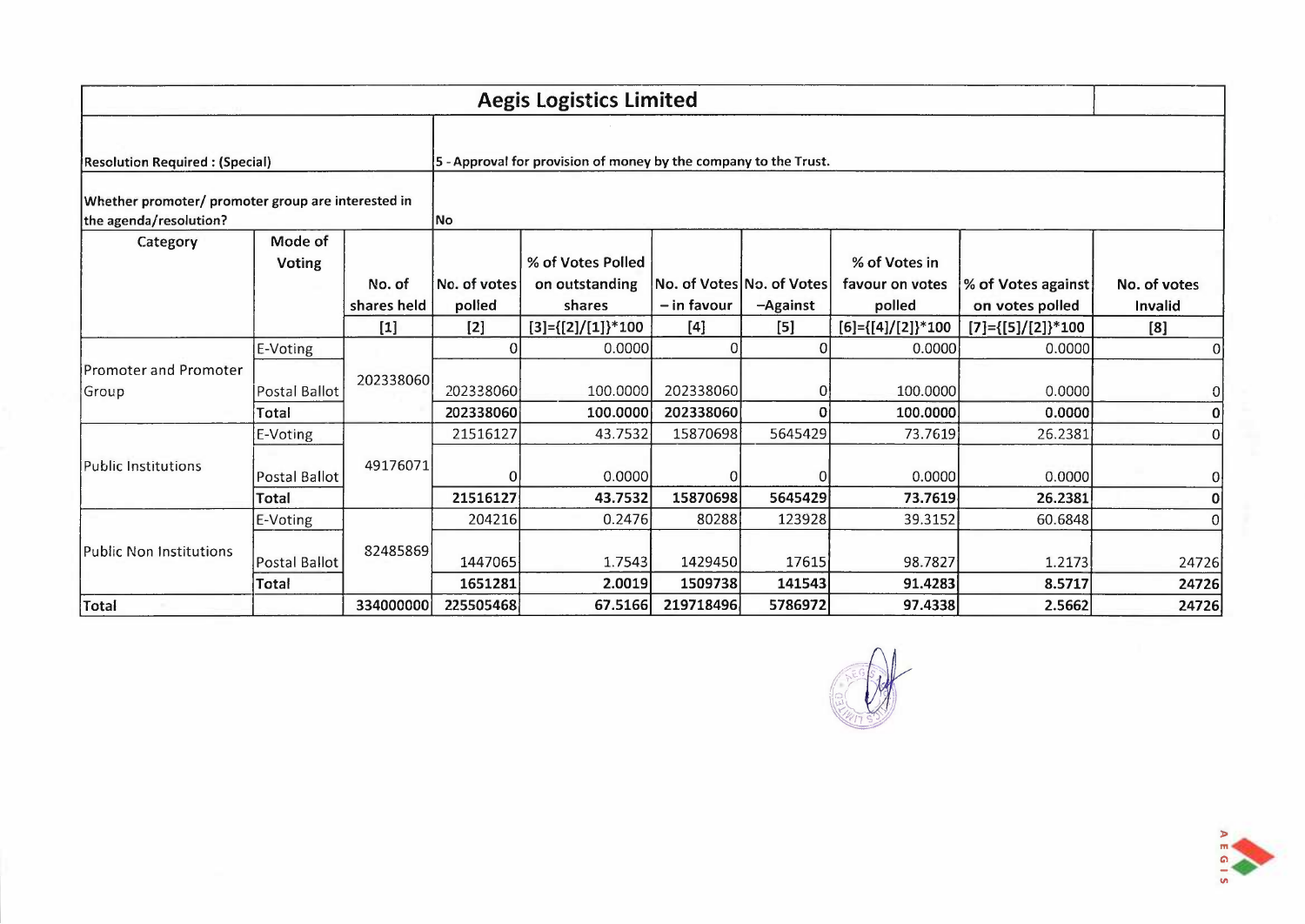|                                                                              |                                           |                       |                              | <b>Aegis Logistics Limited</b>                                                                                                                                                                                                                             |                             |                                       |                                            |                                       |                         |
|------------------------------------------------------------------------------|-------------------------------------------|-----------------------|------------------------------|------------------------------------------------------------------------------------------------------------------------------------------------------------------------------------------------------------------------------------------------------------|-----------------------------|---------------------------------------|--------------------------------------------|---------------------------------------|-------------------------|
| <b>Resolution Required: (Special)</b>                                        |                                           |                       |                              | 6 - To Approve Grant of shares to the identified employees during any one<br>year, equal to or exceeding one percent of the issued capital of the<br>Company at the time of Grant of shares under Aegis Employee Stock<br>Purchase Plan - 2019 (ESPP 2019) |                             |                                       |                                            |                                       |                         |
| Whether promoter/ promoter group are interested in<br>the agenda/resolution? |                                           |                       | No                           |                                                                                                                                                                                                                                                            |                             |                                       |                                            |                                       |                         |
| Category                                                                     | Mode of<br><b>Voting</b>                  | No. of<br>shares held | No. of votes<br>polled       | % of Votes Polled<br>on outstanding<br>shares                                                                                                                                                                                                              | - in favour                 | No. of Votes No. of Votes<br>-Against | % of Votes in<br>favour on votes<br>polled | % of Votes against<br>on votes polled | No. of votes<br>Invalid |
|                                                                              |                                           | $[1]$                 | $[2]$                        | [3]={[2]/[1]}*100                                                                                                                                                                                                                                          | [4]                         | $[5]$                                 | $[6] = \{ [4] / [2] \} * 100$              | $[7] = \{ [5] / [2] \} * 100$         | [8]                     |
| Promoter and Promoter<br>Group                                               | E-Voting<br><b>Postal Ballot</b><br>Total | 202338060             | ΩI<br>202338060<br>202338060 | 0.0000<br>100.0000<br>100.0000                                                                                                                                                                                                                             | 0<br>202338060<br>202338060 | $\Omega$<br>$\Omega$<br>$\Omega$      | 0.0000<br>100.0000<br>100.0000             | 0.0000<br>0.0000<br>0.0000            | 0<br>0<br>0             |
|                                                                              | E-Voting                                  |                       | 21516127                     | 43.7532                                                                                                                                                                                                                                                    | 15843741                    | 5672386                               | 73.6366                                    | 26.3634                               | 0                       |
| <b>Public Institutions</b>                                                   | <b>Postal Ballot</b><br>Total             | 49176071              | $\Omega$<br>21516127         | 0.0000<br>43.7532                                                                                                                                                                                                                                          | 15843741                    | 0<br>5672386                          | 0.0000<br>73.6366                          | 0.0000<br>26.3634                     | 0<br>0                  |
|                                                                              | E-Voting                                  |                       | 201282                       | 0.2440                                                                                                                                                                                                                                                     | 194195                      | 7087                                  | 96.4791                                    | 3.5209                                | Οl                      |
| <b>Public Non Institutions</b>                                               | <b>Postal Ballot</b><br><b>Total</b>      | 82485869              | 1445399<br>1646681           | 1.7523<br>1.9963                                                                                                                                                                                                                                           | 1429573<br>1623768          | 15826<br>22913                        | 98.9051<br>98.6085                         | 1.0949<br>1.3915                      | 24726<br>24726          |
| Total                                                                        |                                           | 334000000             | 225500868                    | 67.5152                                                                                                                                                                                                                                                    | 219805569                   | 5695299                               | 97.4744                                    | 2.5256                                | 24726                   |



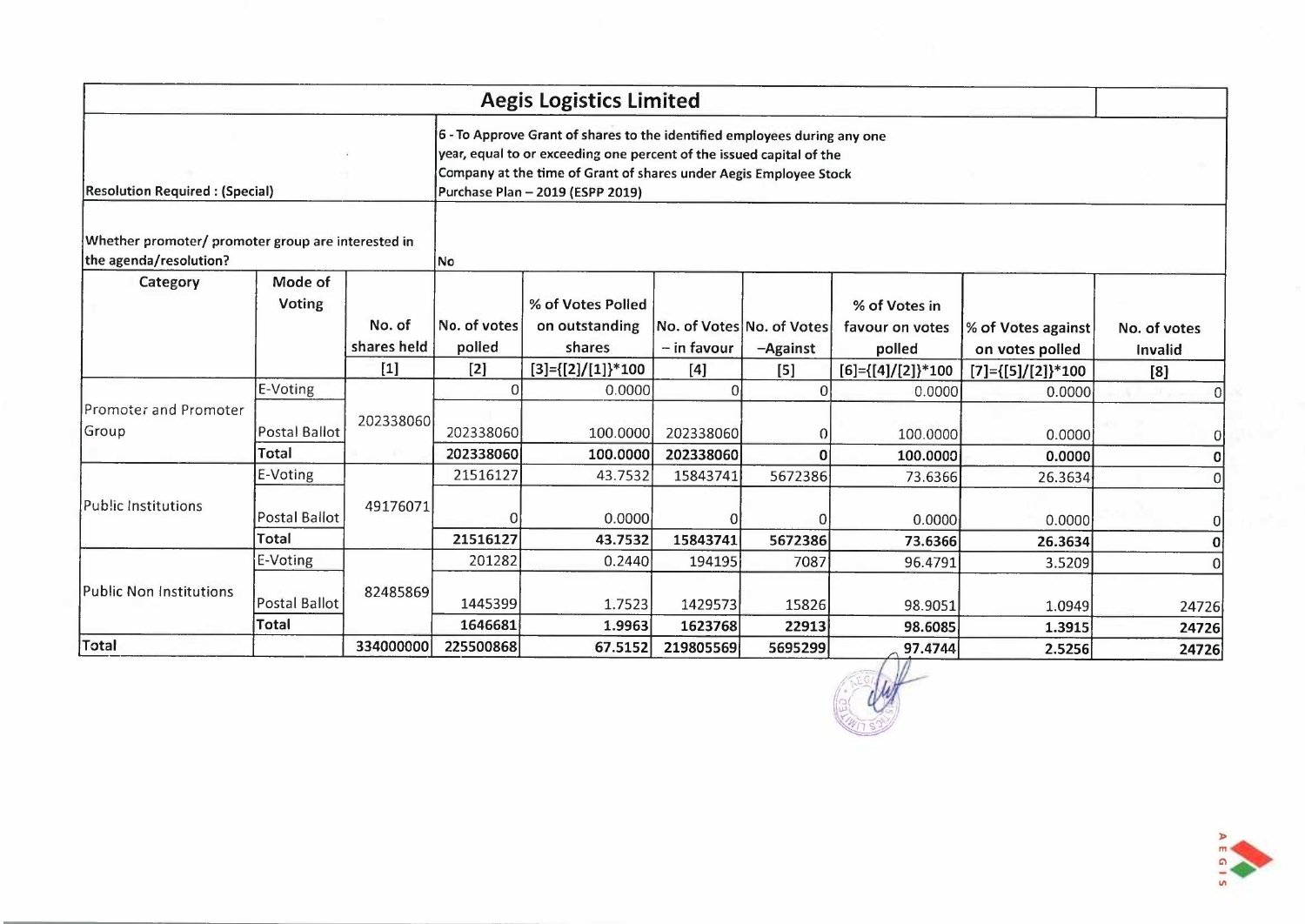

# **us P. NAITHANI & ASSOCIATES**

**Company Secretaries** 

902, B Wing, Venus Tower, Veera Desai Road, Andheri (W), Mumbai - 400 053. **Tel.:** 022- 2674 4476 / **Mobile:** +9198204 003251 **Email:** cs@careerimpact.in

#### **COMBINED SCRUTINIZER'S REPORT ON POSTAL BALLOT AND E-VOTING**

To The Chairman, AEGIS LOGISTICS LIMITED 502 Skylon, G.I.D.C., Char Rasta, Vapi 396 195, Dist. Valsad, Gujarat.

#### **Dear Sir,**

### **Sub: REPORT ON POSTAL BALLOT PROCESS FOR POSTAL BALLOT AND E-VOTING CARRIED OUT DURING 09/04/2019 to 08/05/2019**

I, Mr. Prasen Naithani, in the capacity of the Scrutinizer, furnish the consolidated report as under:

- 1. The Company engaged the services of National Securities Depository Limited (NSDL) (hereinafter referred to as the "Service Provider") to offer the e-voting facility to its shareholders. The e-voting facility was offered and kept open by the Company to its Shareholders for the period commencing on  $9<sup>th</sup>$  April, 2019 (09.00 am) and ending on  $8<sup>th</sup>$ May, 2019 (5.00 pm). The shareholders whose names appeared in the Register of Members / List of Beneficial Owners as on 30th March, 2019 (i.e. cut - off date) were allowed to participate and vote electronically during the aforesaid period of e-voting. On 8th May, 2019, the votes cast through e-voting facility were duly unblocked by me in the capacity of the Scrutinizer in the presence of Ms. Pramila Gawde and Ms. Tanvi Mayekar who were present as witnesses.
- 2. The company had completed by 8th April, 2019 dispatch of postal ballot forms along with postage prepaid business reply envelope to its Members whose name(s) appeared on the Register of Members as on 30<sup>th</sup> March, 2019 and similarly Email of Postal ballot notice to all the shareholders whose email id's are registered were sent by 5th April, 2019. Particulars of all the postal ballots received from the Members been entered in a register separately maintained for the purpose in electronic mode. The Sealed Postal Ballots were received from the shareholders were kept under safe custody of the Company's R & T Agent. The postal ballots Envelopes were duly opened 9th May, 2019 in presence of authorized representative and the shareholding was matched / confirmed with the Register of Members of the company as on 30th March, 2019. All postal ballot forms received up to the close of working hours on 8th May, 2019, the last date and time fixed by the company for receipt of the forms were considered for my scrutiny. Envelopes containing postal ballot forms received after 8th May, 2019 were not considered for my scrutiny. Envelopes containing postal ballot forms returned undelivered were not opened. Particular of all the Postal Ballot forms received from the Shareholders have been entered in the Electronic Register separately maintained for this purpose. I did not find any defaced or mutilated Postal Ballot Form.

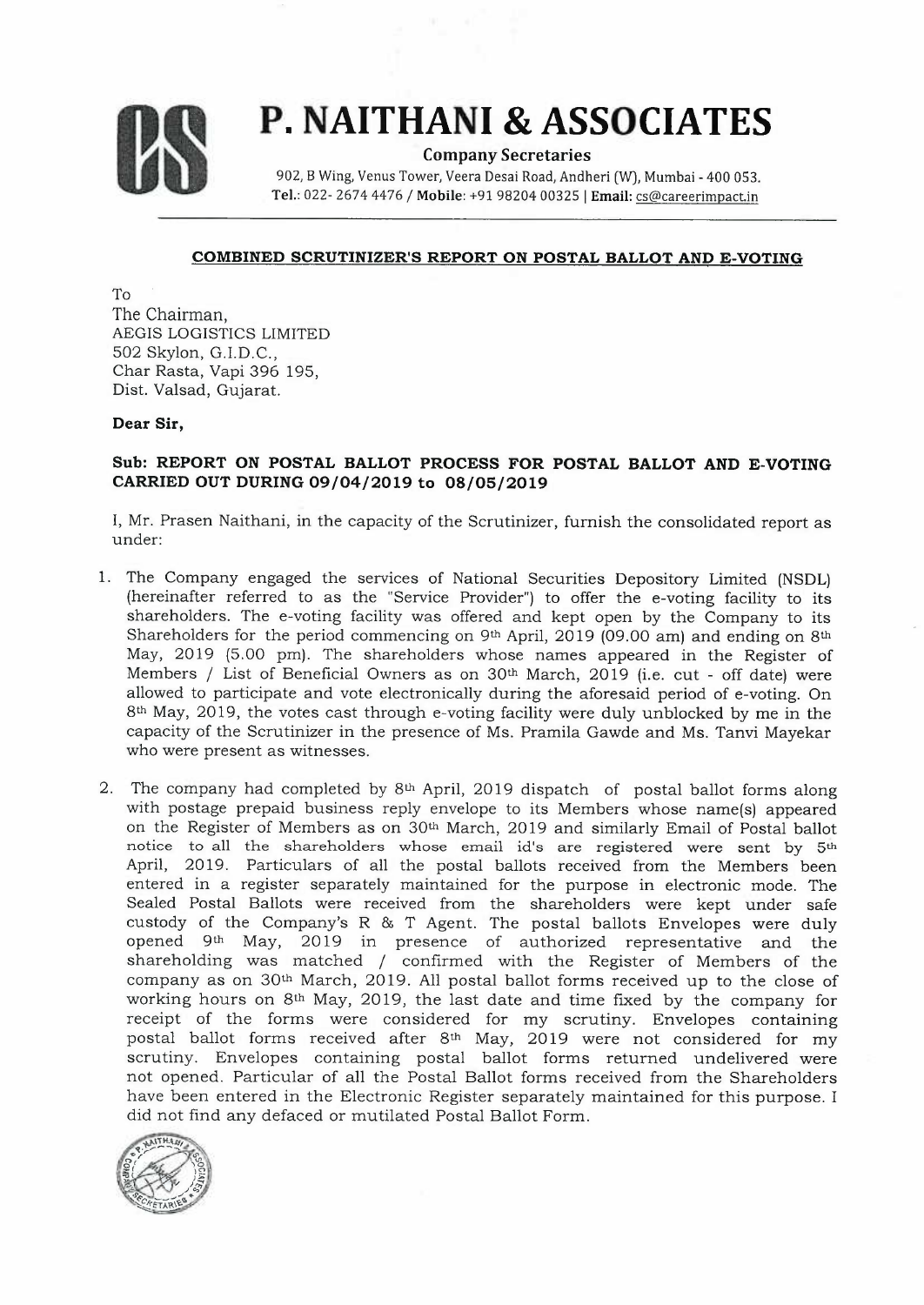#### 3. Details of Postal Ballot Forms received:

| Particulars                                          | ballot forms shares | No. of postal No. of Equity paid | $\%$ of<br>total<br>$\mathbf{u}$<br>equity<br>capital |
|------------------------------------------------------|---------------------|----------------------------------|-------------------------------------------------------|
| Total Postal Ballot Forms<br>Ireceived               | 148                 | 203818650                        | 61.02                                                 |
| Less: Invalid Postal Ballot<br>Forms                 | 15                  | 24726                            | 0.01                                                  |
| Number of<br>lTotal<br>Validl<br>Postal Ballot Forms | 133                 | 203793924                        | 61.01                                                 |

4. 1 am herewith enclosing the details containing inter alia, list of equity shareholders, who cast their votes through Postal Ballot and E-voting on the resolution.

#### **CONSOLIDATED REPORT**

| Sr. No.<br>Resoluti<br>on | <b>Particulars</b><br>of<br><b>Resolution</b>                                                                                                                                                                                                | Method<br>of Voting | Votes in favour of<br>Resolution |          | Votes against<br><b>Resolution</b> | Invalid<br><b>Votes</b> |       |
|---------------------------|----------------------------------------------------------------------------------------------------------------------------------------------------------------------------------------------------------------------------------------------|---------------------|----------------------------------|----------|------------------------------------|-------------------------|-------|
|                           |                                                                                                                                                                                                                                              |                     | No.                              | $\%$     | No.                                | $\frac{0}{2}$           | No.   |
| I1                        | Approval of Aegis                                                                                                                                                                                                                            | e-voting            | 16062121                         | 73.9778  | 5649959                            | 26.0222                 |       |
|                           | Employee Stock Purchase                                                                                                                                                                                                                      | Postal Ballot       | 203762459                        | 99.9939  | 12356                              | 0.0061                  | 24726 |
|                           | Plan -2019 (the 'ESSP<br>2019')-Special Resolution                                                                                                                                                                                           | Total               | 219824580                        | 97.4888  | 5662315                            | 2.5112                  |       |
| 2                         | Approval of Aegis                                                                                                                                                                                                                            | e-voting            | 16060121                         | 73.9686. | 5651959                            | 26.0314                 |       |
|                           | Employee Stock Purchase                                                                                                                                                                                                                      | Postal Ballot       | 203772774                        | 99.9930  | 14176                              | 0.0070                  | 24726 |
|                           | Plan-2019 for the<br>employees of Holding/<br>Subsidiary Companies of<br>the Company-Special<br>Resolution                                                                                                                                   | Total               | 219832895                        |          | 97.4873 5666135                    | 2.5127                  |       |
| 3                         | Implementation of Aegis                                                                                                                                                                                                                      | e-voting            | 16067159                         | 73.9730  | 5653136                            | 26.0270                 |       |
|                           | Employee Stock Purchase                                                                                                                                                                                                                      | Postal Ballot       | 203777564                        | 99.9963  | 7516                               | 0.0037                  | 24726 |
|                           | Plan-2019 Through Trust-<br>Special Resolution                                                                                                                                                                                               | Total               | 219844723                        | 97.4898  | 5660652                            | 2.5102                  |       |
| $\overline{4}$            | Authorization to the Trust                                                                                                                                                                                                                   | e-voting            | 16066935                         | 73.9775  | 5651746                            | 26.0225                 |       |
|                           | for secondary acquisition-                                                                                                                                                                                                                   | Postal Ballot       | 203769495                        | 99.9924  | 15585                              | 0.0076                  | 24726 |
|                           | Special Resolution                                                                                                                                                                                                                           | <b>Total</b>        | 219836430                        | 97.4868  | 5667331                            | 2.5132                  |       |
| 5                         | Approval for provision of                                                                                                                                                                                                                    | e-voting            | 15950986                         | 73.4380  | 5769357                            | 26.5620                 |       |
|                           | money by the company to                                                                                                                                                                                                                      | Postal Ballot       | 203767510                        | 99.9914  | 17615                              | 0.0086                  | 24726 |
|                           | the Trust-Special<br>Resolution                                                                                                                                                                                                              | Total               | 219718496                        | 97.4338  | 5786972                            | 2.5662                  |       |
| 6                         | To Approve Grant of                                                                                                                                                                                                                          | e-voting            | 16037936                         | 73.8483  | 5679473                            | 26.1517                 |       |
|                           | shares to the identified                                                                                                                                                                                                                     | Postal Ballot       | 203767633                        | 99.9922  | 15826                              | 0.0078                  | 24726 |
|                           | employees during any one<br>year, equal to or exceeding<br>one percent of the issued<br>capital of the Company at<br>the time of Grant of<br>shares under Aegis<br>Employee Stock Purchase<br>Plan - 2019 (ESPP 2019)-<br>Special Resolution | Total               | 219805569                        | 97.4744  | 5695299                            | 2.5256                  |       |